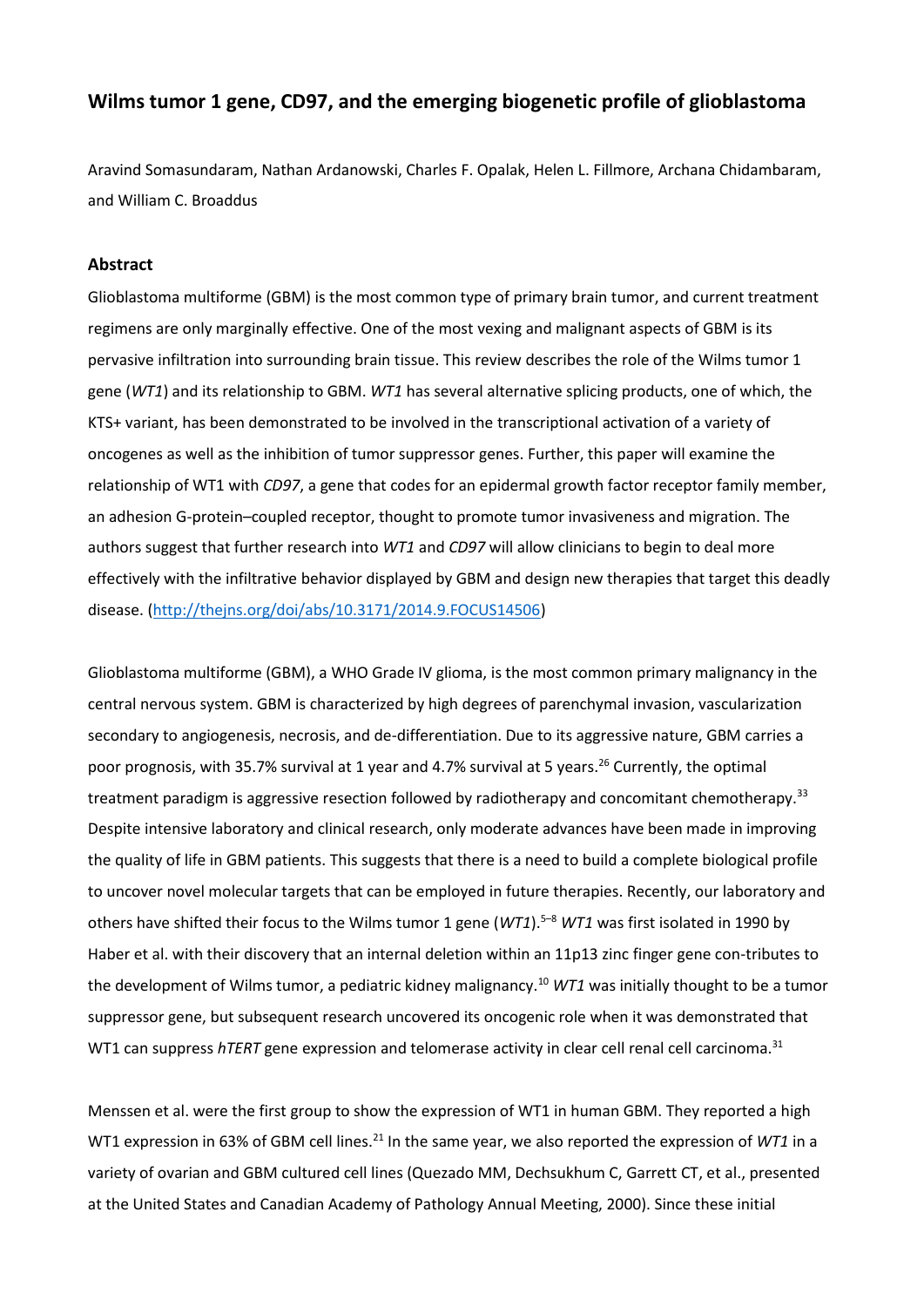descriptions, there has been an expanding interest in connecting *WT1* and its oncological effect with GBM. This paper will review the studies to date that have analyzed the relationship of WT1 to GBM and describe a novel G-protein coupled receptor, CD97, which may play a role in GBM invasion.

# **Wilms Tumor 1 Gene**

Though WT1 is absent in normal neural tissue, it has been described in cultured neoplastic glial cell lines, and further work has indicated high *WT1* expression in acute myeloid leukemia and acute lymphoid leukemia.7,15 *WT1* encodes for a zinc finger family transcription factor located at 11p13 whose physiological expression is associated with normal genitourinary embryologic development.<sup>1</sup> It has been hypothesized that *WT1* may exert its oncological effects in a multifaceted modality via an alternative mRNA splicing variant that involves the insertion of the 3-amino acid sequence of lysine, threonine, serine (KTS) into the active zinc finger region.<sup>28</sup> This is in contrast to the KTS<sup>-</sup> variant, which transcriptionally regulates suppression of at least 7 putative tumor suppressor genes and increases expression of 11 reputed oncogenes.<sup>5</sup> The KTS<sup>+</sup> product, on the other hand, has only a limited role in direct transcriptional regulation; instead it participates in putative splicing factor interactions and has an association with olfactory neuron development.<sup>14</sup>

### **GBM and Wilms Tumor**

When *WT1* expression was first reported in brain tumors, it was hypothesized that testing for *WT1* expression might not have clinical significance.<sup>21</sup> The first laboratory investigation that focused on *WT1* expression in central nervous system malignancies, including GBM, found *WT1* expression in most of these tumors; yet there were no mutations affecting the zinc fingers of the gene product in tumors expressing *WT1*. <sup>9</sup> Though this appeared to indicate that *WT1* expression might not have clinical relevance to the molecular etiology of brain tumors, these results nonetheless ignited a novel interest in the relationship of WT1 to central nervous system tumors. A few years later, Oji et al. were able to show that the *WT1* protein expression was significantly greater in high-grade tumors than in low-grade tumors and that treatment with WT1 antisense oligomers specifically inhibited GBM cell lines.<sup>24</sup> This study, coupled with later confirmation from immunohistochemical tests that demonstrated *WT1* expression in GBM cells, high-lighted its potential as a target for immunotherapy.12,23 This differential expression of *WT1* in high-grade brain tumors has recently been validated in an in vivo study analyzing human gliomas, which included 442 glioblastomas, 303 astrocytomas, 41 oligodendrogliomas, and 43 oligoastrocytomas.<sup>27</sup> The results showed that *WT1* expression in brain tumors increased with WHO grade, older age, and absence of *IDH1* mutation.<sup>27</sup>

The introduction of a WT1-based vaccine in clinical trials was first described by Oka et al. in 2004.13,25 The authors reported the effects of the vaccine on breast cancer, lung cancer, and leukemia in 26 patients, reporting tumor regression and no toxicity as a result of the drug. The same group recently published data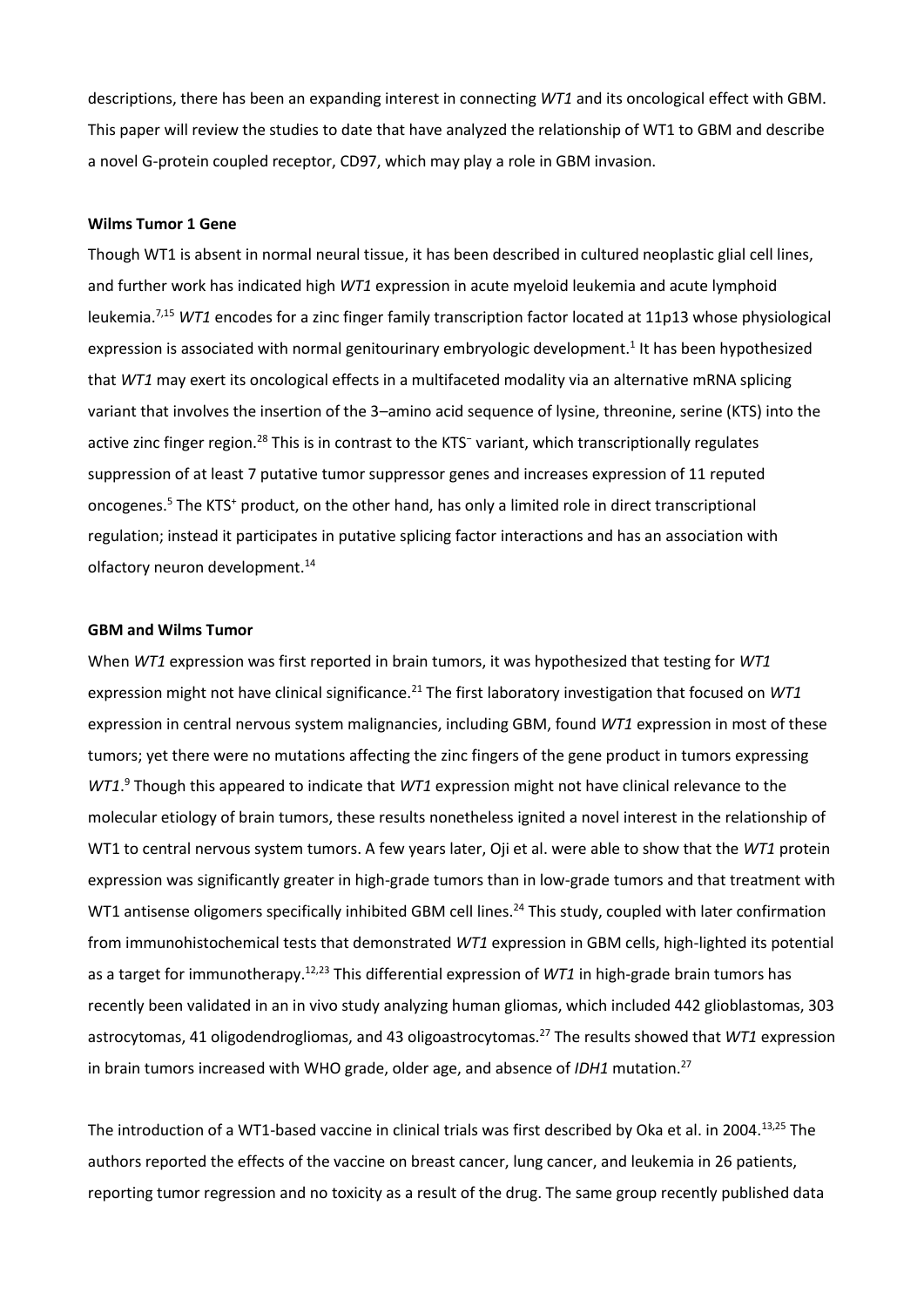on a Phase II clinical trial that included 21 patients who received WT1 peptide vaccination for recurrent GBM.<sup>15</sup> Preliminary data showed that patients with WT1/HLA-A\*2402 positivity who received WT1 immunotherapy showed a favorable outcome when compared with patients treated with a standard chemotherapy protocol.<sup>15</sup> In a follow-up study analyzing the same GBM patient population, the authors reported that *WT1* expression can be used as a prognostic marker in determining progression-free survival after immunotherapy and that patients with intermediate *WT1* expression levels may have the best outcomes.<sup>4</sup>

One possible mechanism of action of a WT1-based vaccination could lie in its suppression of WT1's inactivation of tumor suppressor gene *p53* (*TP53*). This hypothesis was initially tested in p53-null Saos-2 osteosarcoma cells, and it was revealed that WT1 inhibits p53-mediated apoptosis, which is normally induced by chemotherapy, radiation, and overexpression of wild-type p53.<sup>20</sup> Clark et al. continued to investigate this relationship between *WT1* and *p53* in GBM by examining the effect of *WT1* expression and *WT1* silencing on p53-mediated cell death and response to radiotherapy.<sup>6</sup> Results showed that *WT1* silencing led to GBM cells becoming susceptible to radiation-induced death, suggesting a potential target to improve responses to radiotherapy. The relationship of *WT1* silencing and chemotherapy was tested in a separate study by Chen et al. that revealed similar results; *WT1* silencing resulted in increased chemotherapeutic response.<sup>3</sup> It was reported in follow-up work that there was an interaction between the KTS<sup>+</sup> isoform of WT1 and wild-type p53, revealing that the potential oncogenic function of *WT1* in GBM may depend on this splicing variant.<sup>7</sup>

Additional avenues whereby WT1 promotes tumorigenesis was found in *WT1*'s relation with Wilms tumor 1–associated protein (WTAP, also known as pre-mRNA-splicing regulator WTAP). WTAP is a nuclear protein that was isolated through a yeast 2-hybrid screen and has been reported to be overexpressed in GBM cell lines.<sup>16,19</sup> Jin et al. suggested that WTAP may regulate migration and invasion of GBM cells by controlling epidermal growth factor signaling.<sup>16</sup> The link between *WT1* and cancer cell invasion was initially reported by Jomgeow et al. in TYK ovarian cancer cell lines, where in vitro experiments demonstrated that *WT1* overexpression led to an increase in cell inva-sion.<sup>17</sup> Kijima et al. demonstrated that GBM cell lines with downregulated *WT1* expression had decreased tumorigenicity in an intracranial in vivo assay.<sup>18</sup>Further, they suggested that *WT1* may play a role in apoptosis as cell lines transfected with anti-*WT1* shRNA showed upregulation of apoptosis-related genes when compared with control cell lines—supporting a previous report that *WT1* may be involved in apoptosis in GBM.<sup>34</sup>These preliminary studies suggest that the oncogenic role *WT1* may play in GBM cell proliferation, invasiveness, and survival involves suppressed apoptosis.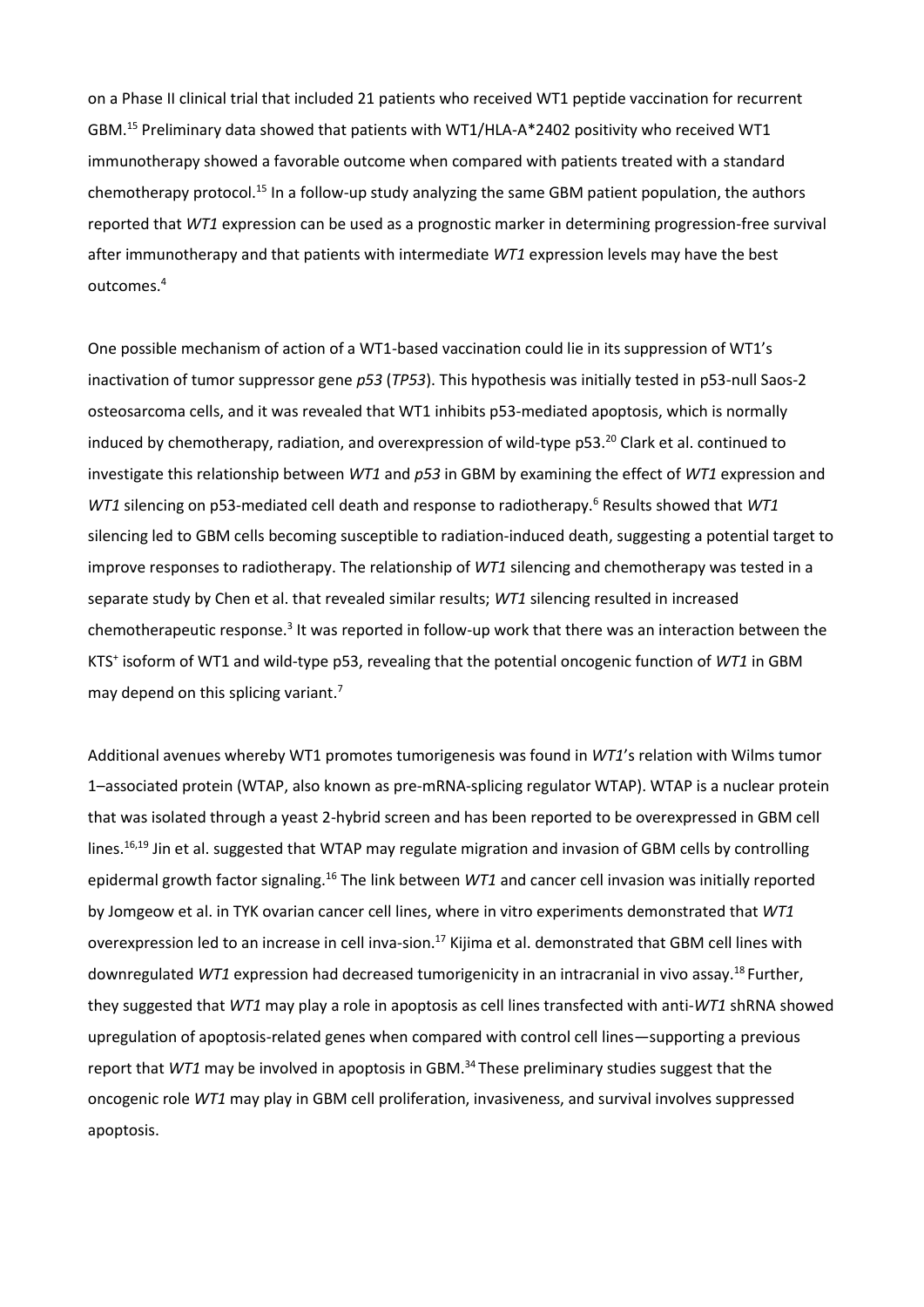# **CD97**

Recent research at our institution has focused on another molecule that appears to be involved in promoting the invasiveness of GBM through a relationship with *WT1*, as an apparent target of *WT1* transcriptional activation.<sup>5</sup> The CD97 molecule, also known as TM7LN1, is a member of the epidermal growth factor–7 transmembrane (EGF-TM7) cell receptor subfamily that mediates cell-cell interactions. CD97 is a part of a 6-member family of adhesion G-protein coupled receptors that have been primarily reported as expressed on the surface of leukocytes.<sup>29</sup> Structurally, CD97 resembles all other EGF-TM7 receptors, consisting of an extracellular alpha unit, a transmembrane beta unit composed of 7 domains, and an intracellular C-terminus. The alpha unit is com-posed of 5 EGF-like domains and a single Arg-Gly-Asp motif, which acts as a binding site for several classes of integrins. Alternative splicing of the mRNA transcript of the alpha subunit allows 3 isoforms to be generated—EGF (1–5), EGF (1,2,5), and EGF (1,2,3,4,5)—which allows binding heterogeneity.<sup>30</sup> CD97 has 3 known ligands, which include CD55/decay accelerating factor (DAF), chondroitin sulfate, and alpha-beta integrin. CD55/DAF serves as an inhibitor of the complement system and binds to the EGF (1,2,5) domain.<sup>11,22,30</sup> Chondroitin sulfate proteoglycans are components of the extracellular matrix that have a role in cell adhesion, growth, receptor binding, and the migration of cells and binding to EGF (1,2,3,4,5) domains.<sup>29</sup> Integrins, which are transmembrane receptors involved in cell-to-cell adhesion, migration, and signaling, bind to EGF (1,2,5) and EGF (1,2,3,4,5).<sup>29</sup> The capability of these various isoforms to bind to ligands with complex functions makes CD97 an intriguing therapeutic target for cancer treatment, because it raises the possibility that an exogenous small molecule might be developed that could inhibit its function.

CD97 was first described in thyroid carcinomas, showing a high expression in undifferentiated anaplastic carcinomas.<sup>2</sup> Since this initial description in thyroid cancer, further work has found CD97 to be highly expressed in pancreatic cancers, colon cancers, and oral squamous cell carcinoma.<sup>32</sup> Chidambaram et al. were the first to de-scribe CD97 in GBM.5 They showed that *CD97* expression was significantly downregulated in all 3 GBM cell lines they analyzed after suppression of *WT1* expression. They observed that decreasing the endogenous expression of CD97 decreased the ability of cells to invade through Matrigel, suggesting that CD97 might promote cellular invasiveness. Safaee et al., using human GBM cell lines prepared at their institution, revealed through siRNA knockdown that CD97 may play a role in invasiveness and migration but not proliferation.30 They reported that patients whose tumors overexpressed CD97 had a significantly shorter survival time when compared with those who had tumors that showed a downregulation of *CD97* using data from the Cancer Genome Atlas database.<sup>30</sup> The analysis included 212 patients and revealed that patients with upregulation of *CD97* had a median survival of 250 days compared with a median of 500 days for patients with downregulated expression. This preliminary study suggests that upregulation of *CD97* in GBM patients may confer a poorer prognosis, and future studies will help further elucidate this relationship.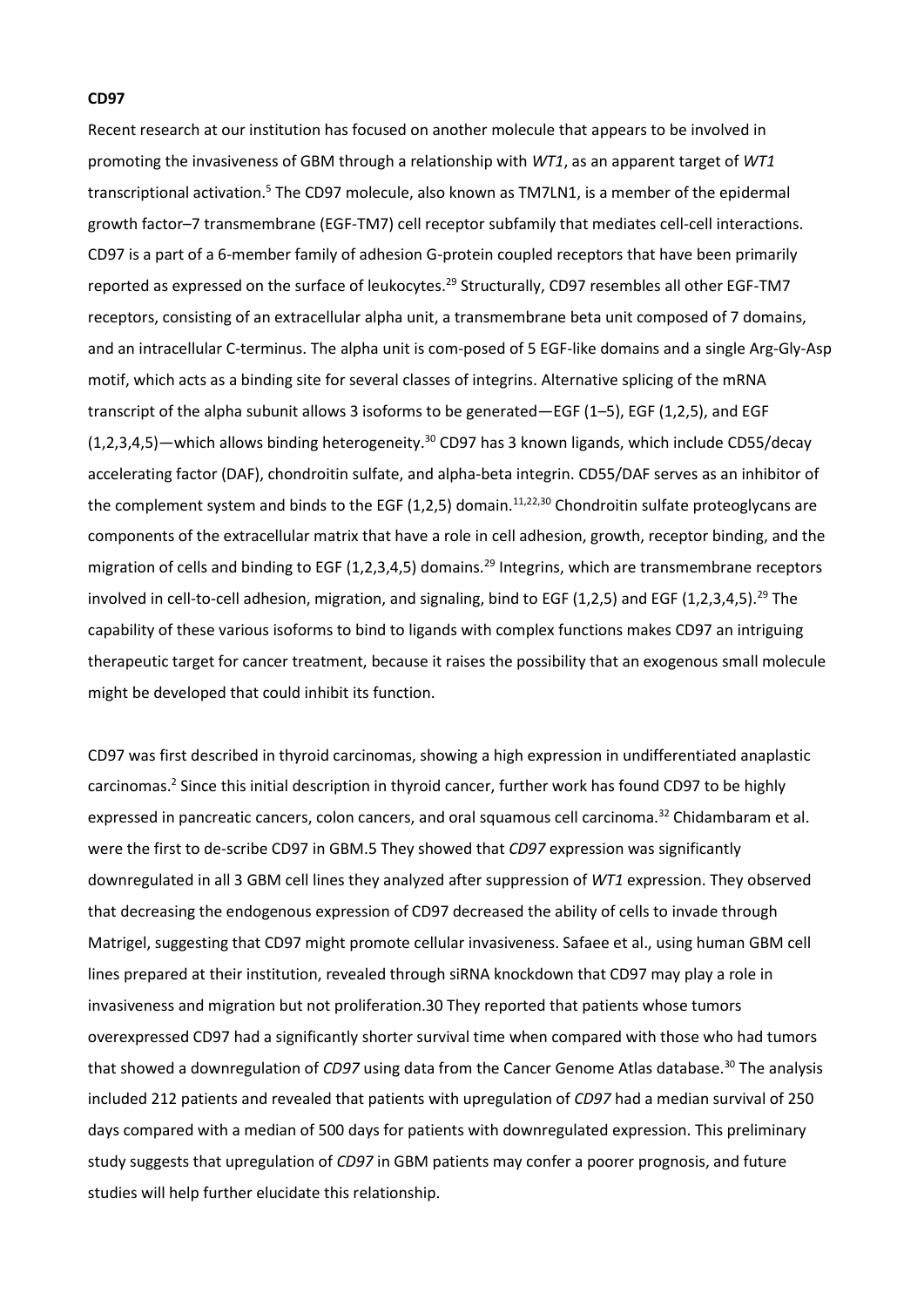### **Conclusions**

When *WT1* was first reported in brain tumors it was hypothesized that it was unlikely to be of clinical significance, but as research has evolved *WT1* has been shown to play a significant role in GBM tumor biology. *WT1* promotion of tumor invasiveness, proliferation, and survival through its interaction with p53, WTAP, and CD97 all contribute to its multifaceted oncogenic role. Molecular genetics is opening exciting new avenues in the under-standing of difficult-to-treat cancers such as GBM. In an effort to capitalize on this ongoing revolution, this paper has summarized the current knowledge concerning *WT1* and GBM and this gene's potential role in tumor biology. Moving forward, the authors call upon researchers to continue to elucidate the role of the KTS<sup>+</sup> WT1 variant in tumorigenesis, further define the interplay between *WT1* and *CD97*, and continue to develop novel therapies using these new targets. Future studies that will help further develop this emerging field of glioblastoma biology include: larger experiments that use human tissue to clinically correlate *WT1* and *CD97* expression and patient out-comes, identification of molecules that can inhibit CD97 to see if there is a survival advantage that could lead to therapeutic options for GBM patients, investigate WT1 and CD97 expression in recurrent GBM, and a study focusing on the microenvironment changes during GBM progression with and without treatment interventions to further investigate the multiple effects of CD97 in invasion and growth.

# **Disclosure**

The authors report no conflict of interest concerning the materials or methods used in this study or the findings specified in this paper.

Author contributions to the study and manuscript preparation include the following. Conception and design: Broaddus, Somasundaram. Acquisition of data: Somasundaram, Opalak. Analysis and interpretation of data: Somasundaram, Ardanowski, Opalak. Drafting the article: all authors. Critically revising the article: all authors. Reviewed submitted version of manuscript: all authors. Approved the final version of the manuscript on behalf of all authors: Broaddus. Study supervision: Broaddus, Fillmore.

## **References**

- 1. Armstrong JF, Pritchard-Jones K, Bickmore WA, Hastie ND, Bard JB: The expression of the Wilms' tumour gene, WT1, in the developing mammalian embryo. **Mech Dev 40**: 85–97, 1993
- 2. Aust G, Eichler W, Laue S, Lehmann I, Heldin NE, Lotz O, et al: CD97: a dedifferentiation marker in human thyroid carcinomas. **Cancer Res 57**: 1798–1806, 1997
- 3. Chen MY, Clark AJ, Chan DC, Ware JL, Holt SE, Chidambaram A, et al: Wilms' tumor 1 silencing decreases the viability and chemoresistance of glioblastoma cells in vitro: a potential role for IGF-1R de-repression. **J Neurooncol 103**: 87–102, 2011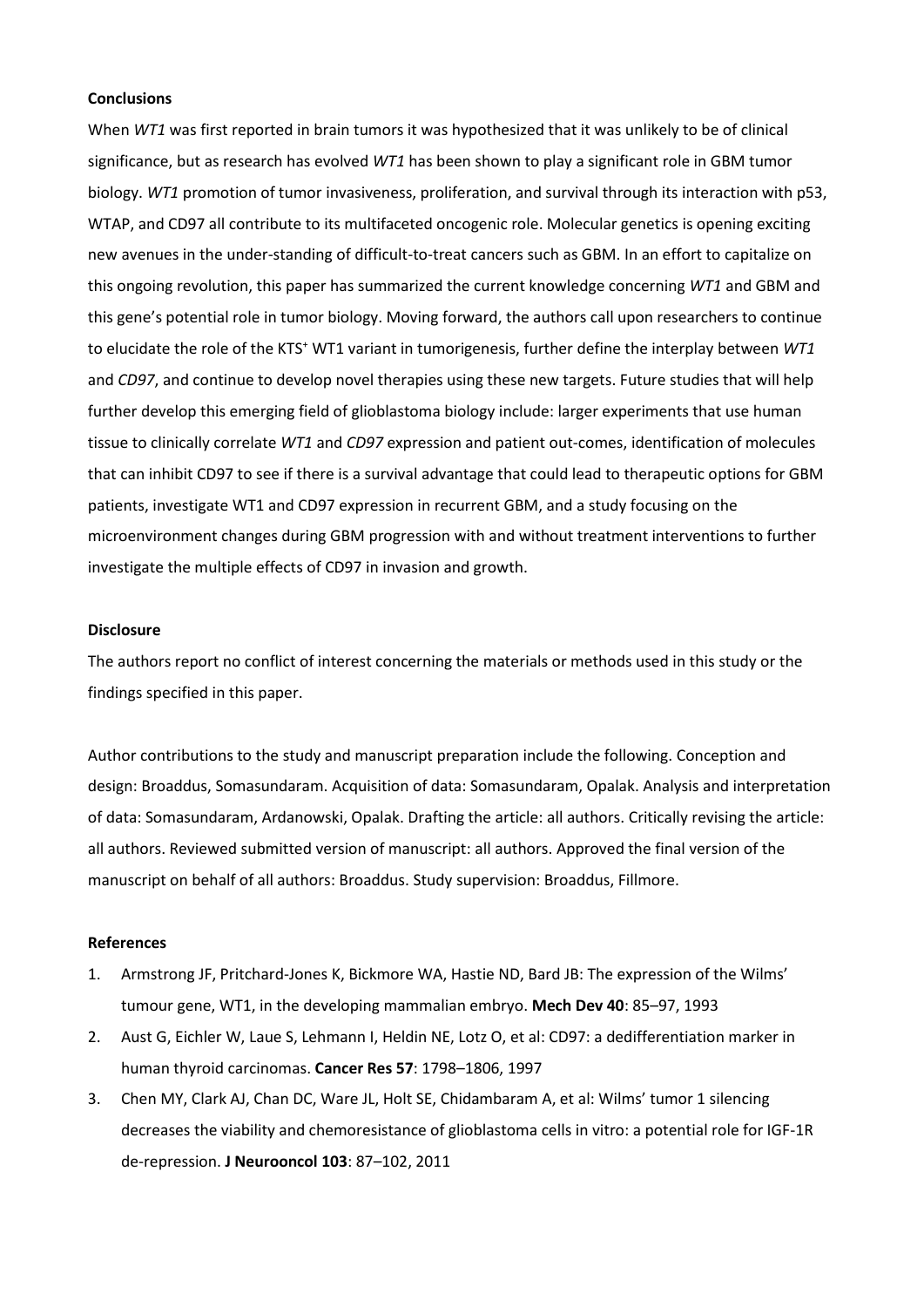- 4. Chiba Y, Hashimoto N, Tsuboi A, Rabo C, Oka Y, Kinoshita M, et al: Prognostic value of WT1 protein expression level and MIB-1 staining index as predictor of response to WT1 immunotherapy in glioblastoma patients. **Brain Tumor Pathol 27**: 29–34, 2010
- 5. Chidambaram A, Fillmore HL, Van Meter TE, Dumur CI, Broaddus WC: Novel report of expression and function of CD97 in malignant gliomas: correlation with Wilms tumor 1 expression and glioma cell invasiveness. Laboratory investigation. **J Neurosurg 116**: 843–853, 2012
- 6. Clark AJ, Chan DC, Chen MY, Fillmore H, Dos Santos WG, Van Meter TE, et al: Down-regulation of Wilms' tumor 1 expression in glioblastoma cells increases radiosensitivity independently of p53. **J Neurooncol 83**: 163–172, 2007
- 7. Clark AJ, Dos Santos WG, McCready J, Chen MY, Van Meter TE, Ware JL, et al: Wilms tumor 1 expression in malignant gliomas and correlation of +KTS isoforms with p53 status. **J Neurosurg 107**: 586–592, 2007
- 8. Clark AJ, Ware JL, Chen MY, Graf MR, Van Meter TE, Dos Santos WG, et al: Effect of WT1 gene silencing on the tumorigenicity of human glioblastoma multiforme cells. Laboratory investigation. **J Neurosurg 112**: 18–25, 2010
- 9. Dennis SL, Manji SS, Carrington DP, Scarcella DL, Ashley DM, Smith PJ, et al: Expression and mutation analysis of the Wilms' tumor 1 gene in human neural tumors. **Int J Cancer 97**: 713–715, 2002
- 10. Haber DA, Buckler AJ, Glaser T, Call KM, Pelletier J, Sohn RL, et al: An internal deletion within an 11p13 zinc finger gene contributes to the development of Wilms' tumor. **Cell 61**: 1257–1269, 1990
- 11. Hamann J, Stortelers C, Kiss-Toth E, Vogel B, Eichler W, van Lier RA: Characterization of the CD55 (DAF)-binding site on the seven-span transmembrane receptor CD97. **Eur J Im-munol 28**: 1701–1707, 1998
- 12. Hashiba T, Izumoto S, Kagawa N, Suzuki T, Hashimoto N, Maruno M, et al: Expression of WT1 protein and correlation with cellular proliferation in glial tumors. **Neurol Med Chir (Tokyo) 47**: 165–170, 2007
- 13. Hashimoto N, Tsuboi A, Chiba Y, Izumoto S, Oka Y, Yoshi-mine T, et al: [Immunotherapy targeting the Wilms' tumor 1 gene product for patients with malignant brain tumors.] **Brain Nerve 61**: 805–814, 2009 (Jpn)
- 14. Hohenstein P, Hastie ND: The many facets of the Wilms' tumour gene, WT1. **Hum Mol Genet 15**: R196–R201, 2006
- 15. Izumoto S, Tsuboi A, Oka Y, Suzuki T, Hashiba T, Kagawa N, et al: Phase II clinical trial of Wilms tumor 1 peptide vaccination for patients with recurrent glioblastoma multiforme. **J Neurosurg 108**: 963–971, 2008
- 16. Jin DI, Lee SW, Han ME, Kim HJ, Seo SA, Hur GY, et al: Expression and roles of Wilms' tumor 1 associating protein in glioblastoma. **Cancer Sci 103**: 2102–2109, 2012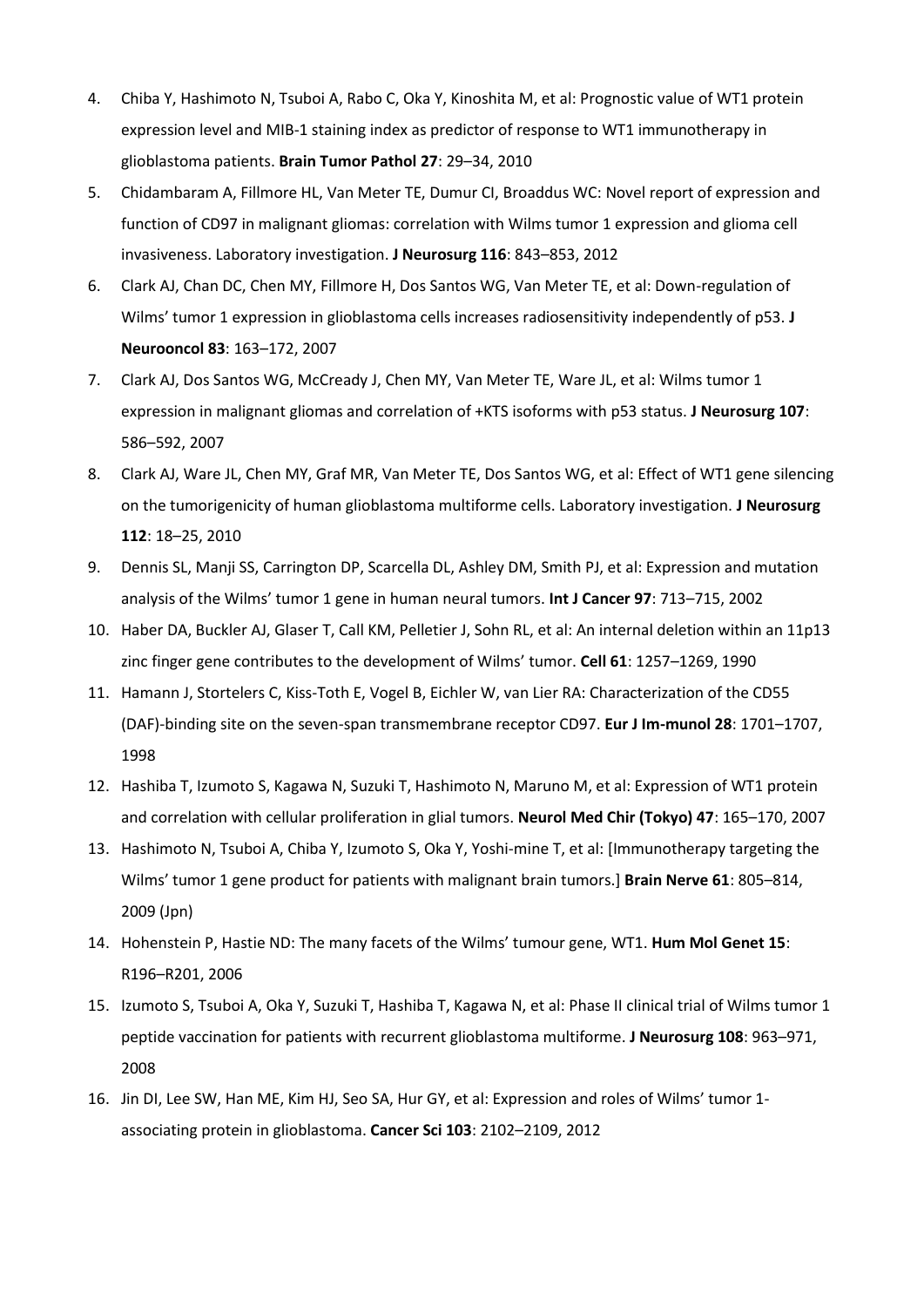- 17. Jomgeow T, Oji Y, Tsuji N, Ikeda Y, Ito K, Tsuda A, et al: Wilms' tumor gene WT1 17AA(-)/KTS(-) isoform induces morphological changes and promotes cell migration and invasion in vitro. **Cancer Sci 97**: 259– 270, 2006
- 18. Kijima N, Hosen N, Kagawa N, Hashimoto N, Kinoshita M, Oji Y, et al: Wilms' tumor 1 is involved in tumorigenicity of glioblastoma by regulating cell proliferation and apoptosis. **Anticancer Res 34**: 61– 67, 2014
- 19. Little NA, Hastie ND, Davies RC: Identification of WTAP, a novel Wilms' tumour 1-associating protein. **Hum Mol Genet 9**: 2231–2239, 2000
- 20. Maheswaran S, Englert C, Bennett P, Heinrich G, Haber DA: The WT1 gene product stabilizes p53 and inhibits p53-medi-ated apoptosis. **Genes Dev 9**: 2143–2156, 1995
- 21. Menssen HD, Bertelmann E, Bartelt S, Schmidt RA, Pecher G, Schramm K, et al: Wilms' tumor gene (WT1) expression in lung cancer, colon cancer and glioblastoma cell lines com-pared to freshly isolated tumor specimens. **J Cancer Res Clin Oncol 126**: 226–232, 2000
- 22. Mikesch JH, Schier K, Roetger A, Simon R, Buerger H, Brandt B: The expression and action of decayaccelerating factor (CD55) in human malignancies and cancer therapy. **Cell Oncol 28**: 223–232, 2006
- 23. Nakahara Y, Okamoto H, Mineta T, Tabuchi K: Expression of the Wilms' tumor gene product WT1 in glioblastomas and medulloblastomas. **Brain Tumor Pathol 21**: 113–116, 2004
- 24. Oji Y, Suzuki T, Nakano Y, Maruno M, Nakatsuka S, Jomgeow T, et al: Overexpression of the Wilms' tumor gene W T1 in primary astrocytic tumors. **Cancer Sci 95**: 822–827, 2004
- 25. Oka Y, Tsuboi A, Taguchi T, Osaki T, Kyo T, Nakajima H, et al: Induction of WT1 (Wilms' tumor gene) specific cytotoxic T lymphocytes by WT1 peptide vaccine and the resultant cancer regression. **Proc Natl Acad Sci U S A 101**: 13885–13890, 2004
- 26. Omuro A, DeAngelis LM: Glioblastoma and other malignant gliomas: a clinical review. **JAMA 310:** 1842–1850, 2013
- 27. Rauscher J, Beschorner R, Gierke M, Bisdas S, Braun C, Ebner FH, et al: WT1 expression increases with malignancy and indicates unfavourable outcome in astrocytoma. **J Clin Pathol 67**: 556–561, 2014
- 28. Roberts SG: Transcriptional regulation by WT1 in development. **Curr Opin Genet Dev 15**: 542–547, 2005
- 29. Safaee M, Clark AJ, Ivan ME, Oh MC, Bloch O, Sun MZ, et al: CD97 is a multifunctional leukocyte receptor with distinct roles in human cancers (review). **Int J Oncol 43**: 1343–1350, 2013
- 30. Safaee M, Clark AJ, Oh MC, Ivan ME, Bloch O, Kaur G, et al: Overexpression of CD97 confers an invasive phenotype in glioblastoma cells and is associated with decreased survival of glioblastoma patients. **PLoS ONE 8**: e62765, 2013
- 31. Sitaram RT, Degerman S, Ljungberg B, Andersson E, Oji Y, Sugiyama H, et al: Wilms' tumour 1 can suppress hTERT gene expression and telomerase activity in clear cell renal cell carcinoma via multiple pathways. **Br J Cancer 103**: 1255–1262, 2010